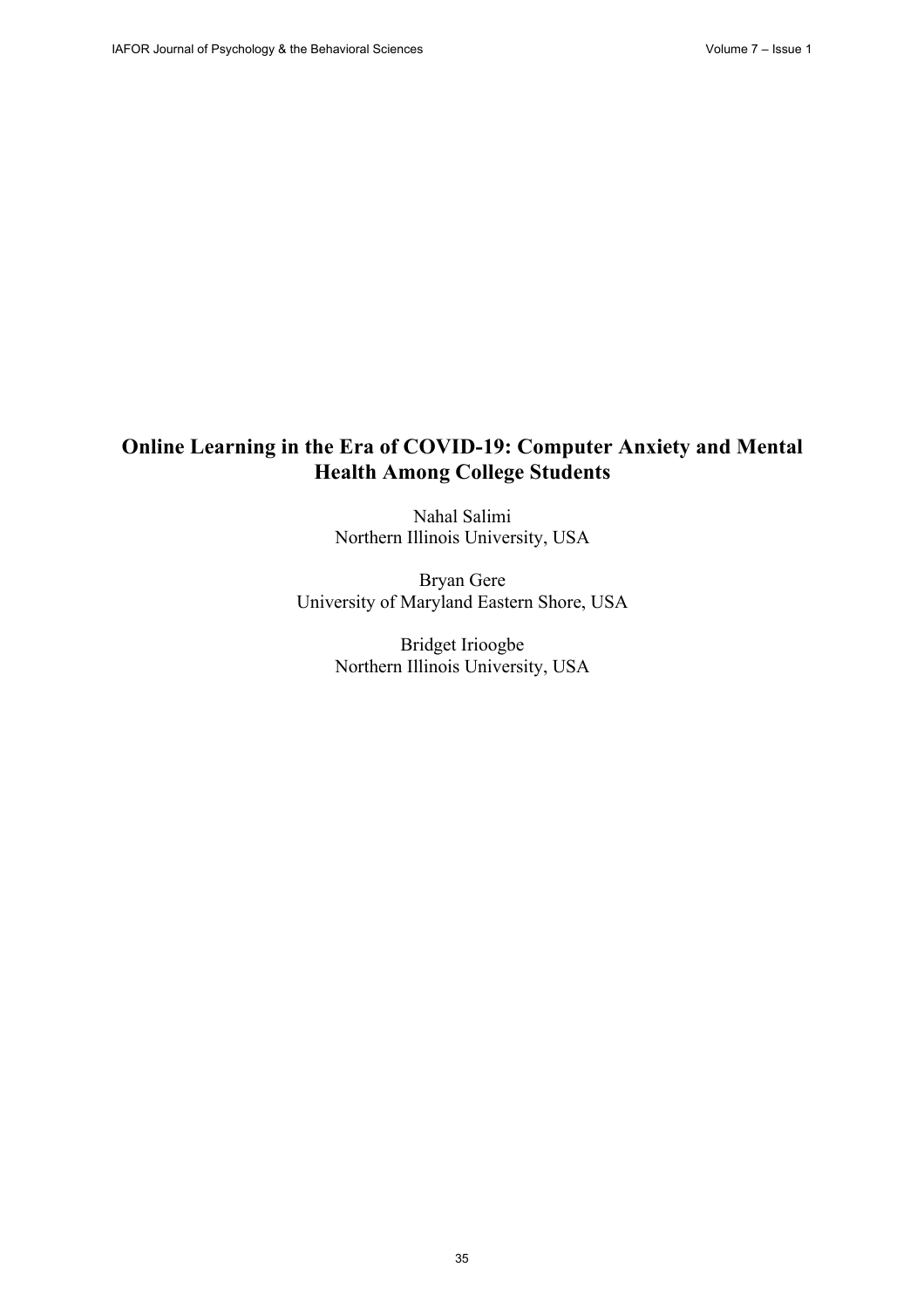#### **Abstract**

The recent outbreak of the coronavirus (COVID-19) pandemic has brought significant changes to higher education. In response to the pandemic, many colleges, and universities around the world, especially in developed countries, are embracing online or distance education. Transitioning to online learning that involves the use of information technology such as the internet and digital platform for course delivery has increased dramatically (World Economic Forum, 2020). However, these sudden changes have left some to speculate that the shift to online learning will change students' level of anxiety, stress, which could result in poor academic performance and low achievement of learning objectives. The purpose of this descriptive cross-sectional study is to investigate undergraduate and graduate students' perceptions of their mental health and computer anxiety in the era of the COVID-19 pandemic. Descriptive statistics such as simple percentages and averages were calculated. Also, a oneway ANOVA was used for analyzing the collected data. Results indicate that general mental health was significantly correlated with computer anxiety. The results also indicate that computer anxiety and perceived stress predicted poor general health. Demographic factors, such as sex, and academic discipline were significant predictors of computer anxiety, but age was not a significant predictor of computer anxiety. Also, the results show that chronic physical disabilities are a significant predictor of computer anxiety, and overall mental health, however, the presence of learning disabilities was not a significant predictor of computer anxiety. Implications and considerations for future research are discussed.

*Keywords*: anxiety, stress, college students, COVID-19, mental health, online learning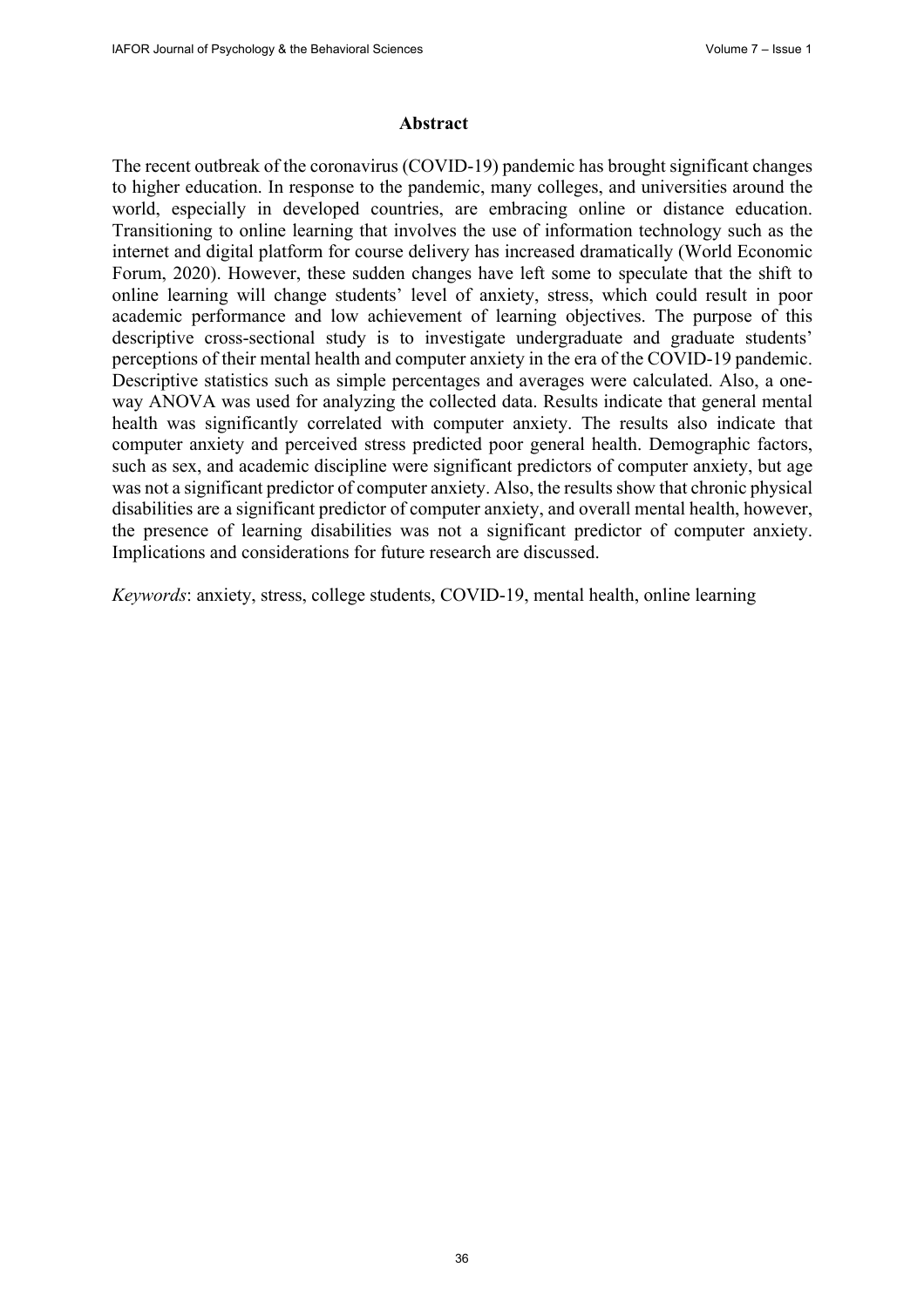Many believe that following the emergence of COVID-19 pandemic, life has changed for many individuals around the world. The coronavirus outbreak, which was first identified in Wuhan, China in 2019, has presently become a global pandemic with approximately 15.3 million cases and 624,000 deaths (John Hopkins Corona Virus Resource Center, 2020). The continued spread and unabated transmission have affected the economic and social activities of individuals, families, communities, and institutions within countries (Pew Research Center, 2020). The effects, which are far-reaching and unprecedented, include physical and mental health problems, unemployment, business uncertainty and failure, social upheavals, and crisis in social and economic institutions (Centers for Disease Control and Prevention, 2019).

Globally, an important area in society that is significantly affected and undergoing tremendous change is higher education. Since the outbreak of the COVID-19 pandemic, there has been a surge in the number of concurrent users of many remote or online learning platforms that utilize the internet and other digital learning resources (World Economic Forum, 2020), however, some concerns remain about how anxiety, mental health problems, and demographic factors that impact computer-based or online learning in students in higher education especially in the era of COVID-19. Specifically, scholars are speculating that the shift to remote learning will increase students' level of stress and problems with their general health and that would consequently lead to poor academic performance. Stress and anxiety impair cognitive functions, which also affect academic functioning (Steelman et al., 2019; Shen et al., 2013). More importantly, the presence of a diagnosed mental illness such as depression, generalized anxiety disorder, panic disorder, obsessive-compulsive disorder, social anxiety, test anxiety, post-traumatic stress disorder, and so on are likely to worsen a student's computer anxiety and overall mental health state (Wiegner et al., 2015; Sultan & Kanwal, 2017). Although many scholars agree that COVID-19 is likely to increase the mental health challenges experienced by college students, few studies have examined the issues of computer anxiety and mental health in online learning in the era of COVID-19.

#### **Theoretical Framework**

The theoretical framework for the study is grounded in the Cognitive Interference theory (Spielberger & Vagg, 1995). Cognitive Interference theory notes that anxiety has a negative impact on working memory, which affects the ability to learn (Paechter et al., 2017). Cognitive interference theory also indicates that highly anxious individuals tend to be more self-centered and self-critical and more likely to make negative responses that interfere with task performances (Sarason et al., 1988). Additionally, stress-related cognitive interference induces performance anxiety, impedes learning memory retrieval or update, and results in poor performance. Anxiety impedes the performance of a specific task by impairing the efficiency of information processing efficiency (Eysenck et al., 2007). Consequently, an understanding of students' perceived stress, general health, and its relations to their computer anxiety can provide insight into the factors that contribute to these heightened concerns, as well as how educators can create, shape, and utilize these ubiquitous platforms to enhance student-learning outcomes.

#### **College Students' Mental Health**

Due to the current situation with COVID-19 and the need for social distance, most higher education institutions around the world have begun to offer distance learning to prevent and contain the spread of the virus. However, it is likely that this trend will continue in the future in many universities. This means that, as opposed to the past, college students do not have freedom of choice whether they like or dislike taking online classes. This lack of freedom might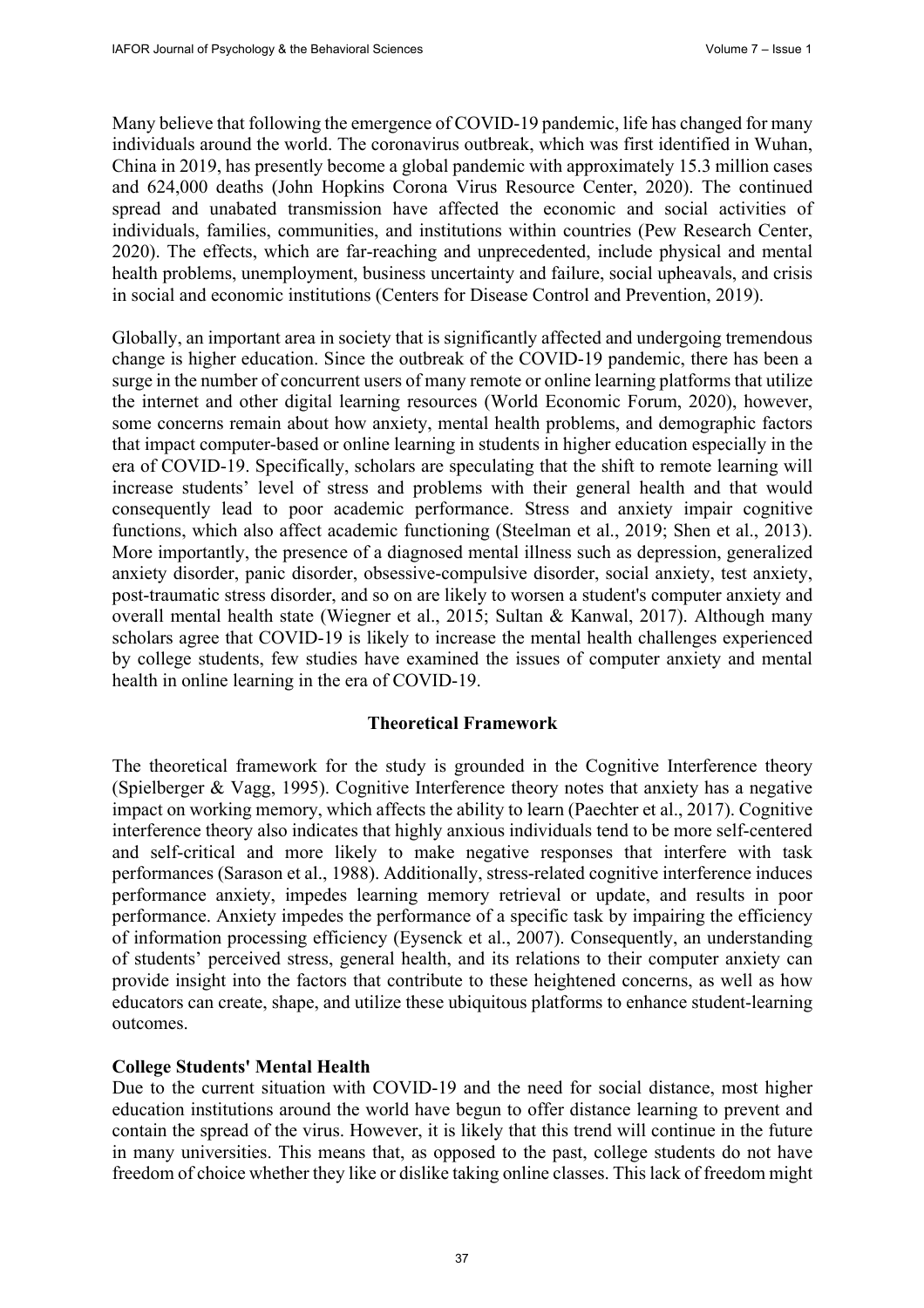be considered a risk factor increasing the level of anxiety among students. Moreover, many may not feel comfortable using computers and the internet. There is a huge gap in the literature investigating college students' attitudes and comfort level using technology during this period, while it appears that online learning is considered an essential part of the future teaching paradigm. Facing anxiety while using technology might result in experiencing an elevated level of stress among college students and therefore this might negatively impact their academic performance.

#### **Stress**

Stress has been identified as the most common health factor impacting students' learning and academic performance (Lazarevic & Bentz, 2020). It has been reported that more than 45% of college students surveyed reported feeling stressed (American College Health Association, 2018). Stress in college students is associated with the development of serious mental health issues such as anxiety and depression and overall poorer quality of life and well-being (Moylan et al., 2013; Ribeiro et al., 2018). Perceived stress has been described as the feelings or thoughts that an individual has about how much stress they are under at a given point in time or over a given period (Robles et al., 2016). Lee et al. (2016) examined the effect of perceived stress on life satisfaction as well as the mediating effect of self-efficacy on the relationship between the aforementioned factors using 282 Korean undergraduate students. The authors found that individuals that perceive their situation as controllable and positively challenging, become more confident in their abilities and as a result, experience improved life satisfaction. The authors also found that self-efficacy mediated between perceived stress and life satisfaction. Relative to learning, stress has a memory-modulatory effect (Schwabe et al., 2012; Simon-Kutscher et al., 2019; Vogel & Schwabe, 2016).

The experience of being stressed can trigger anxiety- a feeling of fear, worry, or unease. In many instances, anxiety could be an individual's reaction to stress. Mamo et al. (2012) found that increased perception of stress might be associated with a moderate level of anxiety. Although anxiety can be considered a normal response to stress, higher levels of perceived stress may result in the development of anxiety disorder (Wiegner et al., 2015). As students experience heightened anxiety, they are more likely to perform poorly, which causes them to question their abilities and further deepens their perceived stress(Racic et al., 2017). Therefore, understanding this dynamic as it relates to college students' perception towards online learning during the era of COVID-19 is essential.

#### **Computer Anxiety**

Studies have shown that computer anxiety is common among college students (Stiller & Köster, 2016). Leso and Peck (1992) defined computer anxiety "as a feeling of being fearful or apprehensive when using or considering the use of a computer. In the last decade, interest in and use of online learning has increased among colleges and universities and has transformed the delivery of higher education in many developed countries (Avella, 2016). However, the high level of interaction with computers or internet-related technology in higher educational settings for learning, communication, social interaction, and completion of assignments can be overwhelming for many students. Previous studies have stated that for some individuals, the use of technology and especially, computers, could create strong negative emotional states, not only during interaction but even before, which would result in the individuals developing a negative perception of such technology or engage in behaviors that reduce their likelihood for continued use (Saadé & Kira, 2009). These negative emotional states are likely to affect the capacity of the individual to interact with technology, learn, develop social relationships, and the overall well-being of the individual (Sultan & Kanwal, 2017).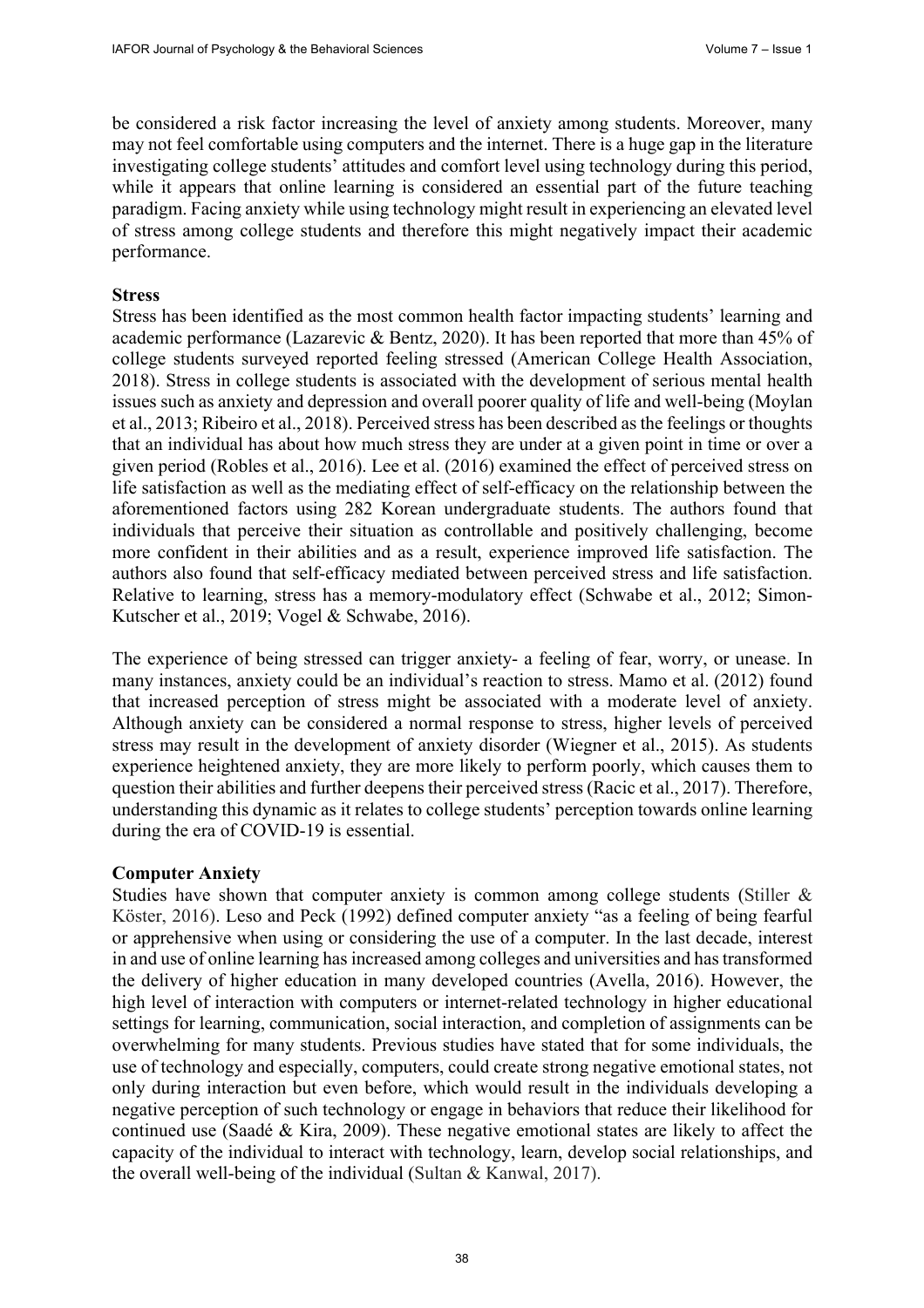### **Demographic Factors**

Previous research suggests that demographic factors such as age, level of education disability status may also affect individual attitudes towards computers and internet use (Cazan, et al., 2016; Steelman & Tislar, 2019). The literature shows that not all individuals have a positive experience with using computers or technology (Steelman & Tislar, 2019). For instance, some findings show that older adults have a higher level of tech anxiety compared to other group ages (Steelman & Tislar, 2019). Older adults had more anxiety with using the internet and especially with using it to complete tasks and are therefore more reluctant to use digital technologies. Research has also shown females experience a higher level of computer anxiety compared to male users (Chua et al.,1999; Sultan & Kanwal, 2017). Also, young adults and older individuals may have anxiety about keeping up with schoolwork or trouble concentrating on online learning (Abdous, 2019).

Public health experts believe that the presence of diagnosed mental illness can affect the ability of college students to successfully complete their academic programs (American College Health Association, 2015). It has been reported that among students diagnosed with mental illness, technological issues including the use of computers and online learning are a source of anxiety and stress (Saade et al., 2017). These influences and the impact of these factors are likely to be heightened in times of turbulence or uncertainty such as the present era of COVID-19. However, these relationships are unexplored and therefore need to be investigated.

The purpose of this descriptive cross-sectional study, therefore, is to investigate computer anxiety, mental health, and online learning in the era of COVID-19. Additionally, the study aims to investigate relationships among preexisting mental health (e.g., learning disabilities, mental health disabilities) and computer anxiety and its overall impact on students' current mental health. The study will also examine the extent to which demographic variables (e.g., sex, age, academic level, and history of preexisting disabilities) are related to computer anxiety and overall mental health in the era of COVID-19.

To achieve the objectives of the study the following research questions were addressed:

- 1. Is there a significant relationship between computer anxiety and general mental health and perceived stress among undergraduate and graduate online learners?
- 2. Do computer anxiety and perceived stress predict undergraduate and graduate online learners' overall current mental health in the era of COVID-19?
- 3. Do demographic variables (sex, age, academic major, education level, and history of disability) predict computer anxiety?

The following hypotheses are posed in conjunction with research question 3 above.

- I. Sex: (trichotomous as female, male, intersex)- *Hypothesis:* Female learners will report higher computer anxiety (Sultan & Kanwal, 2017; Saade et al., 2005; Chua et al., 1999).
- II. Age- *Hypothesis:* Older learners will report higher computer anxiety (Lee et al., 2019; Sultan & Kanwal, 2017).
- III. Academic level: (Undergraduate vs graduate)- Hypothesis: Graduate students have lower levels of computer anxiety (Peng, Tsai, & Wu, 2006).
- IV. History of any disability: *Hypothesis:* Students with learning disabilities and mental conditions will achieve higher scores in computer anxiety (Conti-Ramsden et al., 2010; Harrysson et al., 2004).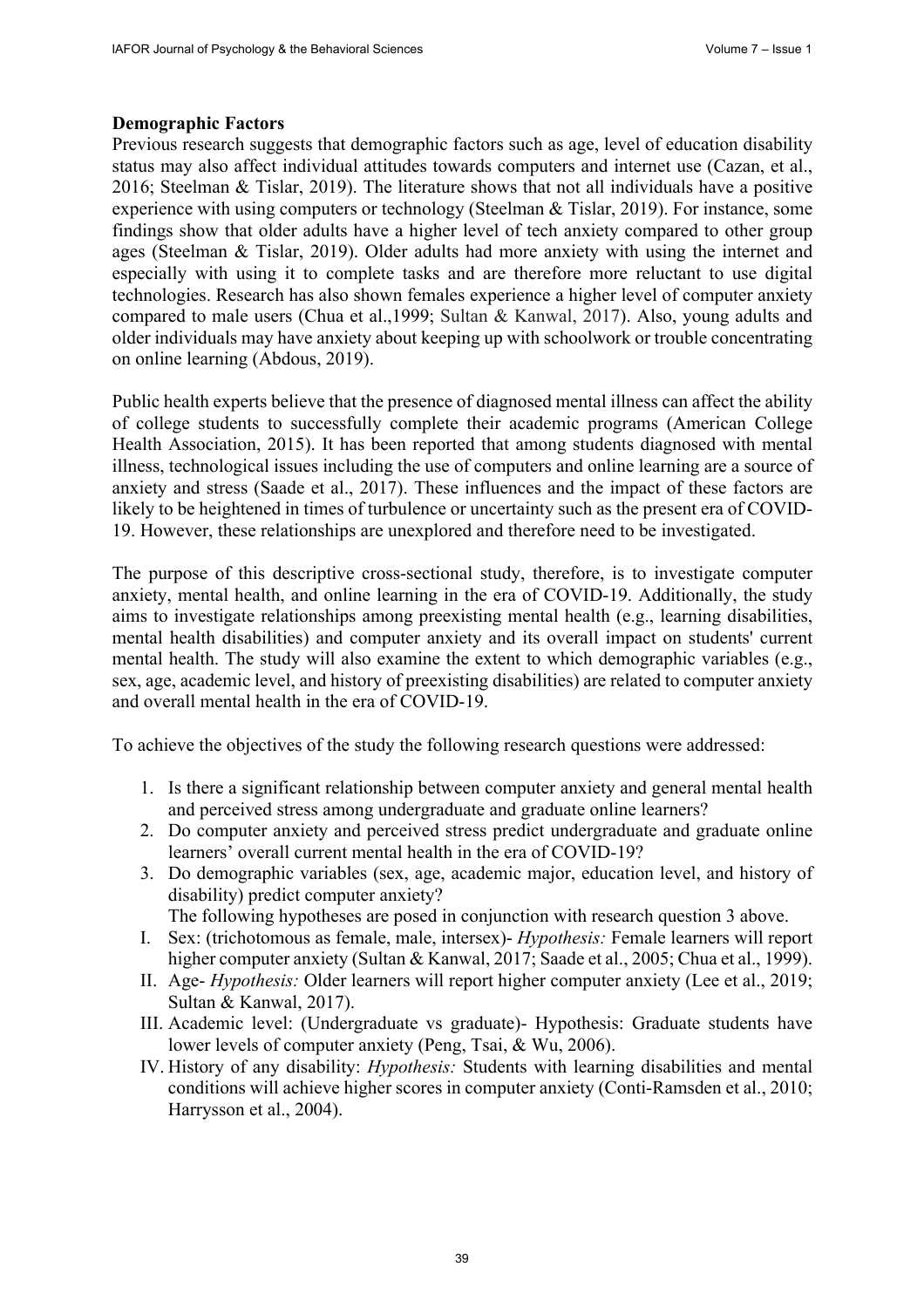### **Methodology**

### **Design**

A descriptive cross-sectional design in which condition and potentially related factors are measured at a specific point in time for a defined population was used for the study (Smyth, Dillman, & Christian, 2009). A survey instrument was used for the collection of data. Surveys are highly considered as a good method for assessing attitudes, perceptions, and intended behaviors of a sample when direct observation of every member of the population is not feasible (Smyth et al., 2009). A web-based survey resource called Qualtrics, which allows users to store and access data and programs over the internet instead of their computer's hard drive. The survey was accessible via a link to an invitation prompt placed in emails sent to the faculty. The invitation promptly contains information about the researcher, a statement about institutional approval for the study, the nature of the study, and statements about confidentiality and informed consent. Participants completed the survey online anonymously; no personal or identifying information such as email addresses, names, and IP addresses was collected.

## **Participants**

The participants for the study were graduate and undergraduate students who were enrolled at a large Midwestern University during fall 2020. The university is diverse in terms of religious beliefs, race, language, ethnicity, gender, and (dis) ability, and so on. According to recent enrollment data, there were a total number of 16,769, students enrolled in fall 2020. The university offers over 100 undergraduate programs and more than 80 graduate programs. The sample was drawn from an unknown number of enrolled students in one of the large colleges in the university.

Descriptive data revealed there were 155 participants. The age range was 18 -50 years. Of the 155 participants, 23 (14.8%) were male and 123 (79.4) were female. In terms of academic level, 14 (9.0%) were graduates, and 132 (85.2%) were undergraduates. Among the respondents, 80 (51%) were from health services, 47 (30.3%) were from rehabilitation services and rehabilitation counseling, 12 (7.7%) were from health professions education, and 2 (1.3%) from addiction studies. Relative to formal diagnosis, 21(13.5%) reported having a generalized anxiety disorder, 3(1.9%) had obsessive-compulsive disorder, 7(4.5%) reported having panic disorder, 9(5.8%) reported having posttraumatic stress disorder, and 7(4.5%) reported social phobia. Also, 9(5.8%) of the respondents reported having test anxiety, 38(24.5%) reported having depression, 4(2.6%) indicated that they were diagnosed with bipolar disorder and 1(.6%) reported having psychotic disorders including schizophrenia.

Nine (5.8%) of the respondents also indicated that they had a formal diagnosis of chronic physical disabilities, whereas 136 (87.7) reported as not having a chronic physical disability. Participants were also asked if they had any history of learning disabilities. Among all, 2 (1.3%) reported having Dyscalculia, 2 (1.3%), reported Dysgraphia, 4 (2.6%) Dyslexia and 4 (2.6%) Nonverbal learning disabilities. Among all, participants with ADHD (7.1%) and ADD (5.8%) reported as the highest condition among the participants.

#### **Instruments**

The data collection instruments consisted of three surveys and a demographic sheet. The following research instruments were used:

1- *Perceived Stress Scale (PSS; Cohen, Kamarck, & Mermelstein, 1983).* PSS is one of the most commonly used psychological instruments for measuring an individual's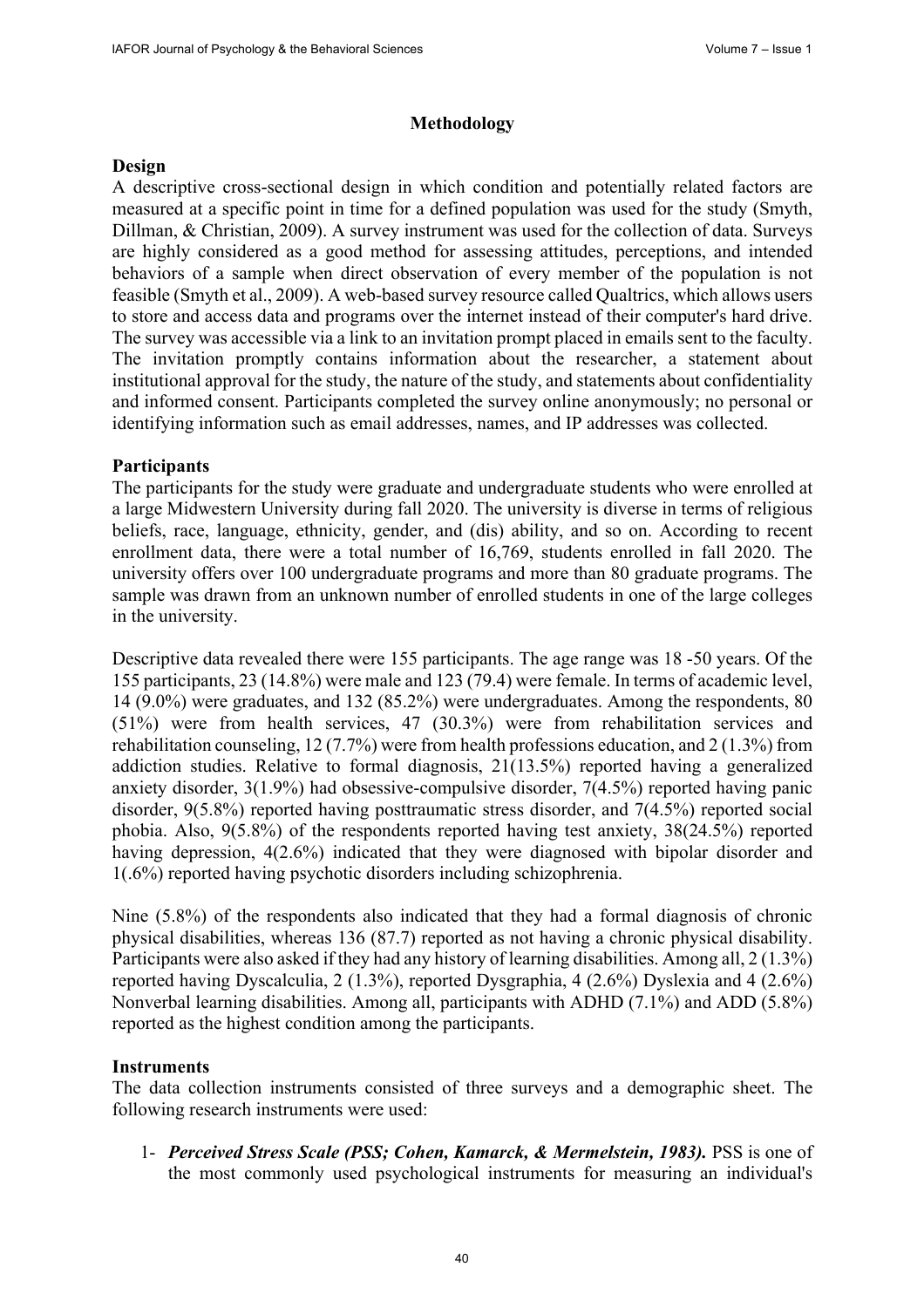perception of stress. PSS measures the degree to which situations in one's life are considered stressful. The PSS items ask about participants' thoughts and feelings during the last month, and direct queries regarding current levels of experienced stress. The PSS was used for this study because it enables researchers to determine whether "appraised" stress is an etiological or a risk factor in behavioral disorders or disease. For example, we intended to examine if this scale determines whether the unexpected presence of COVID-19 can be appraised as a significant risk factor causing stress in the lives of college students since the pandemic started.

- 2- *Short General Health Questionnaire (GHQ 12; Goldberg & Hillier, 1979).* GHQ is a self-administered questionnaire used in non-psychiatric clinical settings to screen, identify, and quantify possible common psychiatric disorders. GHQ contains two main areas: (1) characteristics that focus on one's inability to function as a "healthy" and/or "normal" individual, (2) the possibility of existing new distressing phenomena (Makowska et al., 2002). The original version contains 60 items, but the shortened 12- Item General Health Questionnaire (GHQ-12) which is also recommended by the World Health Organization (WHO) is the most broadly used version of the GHQ. This instrument is a well-validated psychiatric diagnostic scale and is frequently used to screen common mental health disorders (del Pilar Sánchez-López & Dresch, 2008)
- 3- *The Computer Anxiety Rating Scale (CARS; Heinssen, Glass, and Knight (1987).* The modified CARS instrument (20-item, five-point scale) was used to measure the level of anxieties students report. CARS is a broad, multidimensional scale that enables researchers to conceptualize the level of computer anxiety. Literature shows that CARS is capable of measuring areas of general anxiety about computers, the level of confidence in ability and motivation to learn about computers, and the beliefs towards the power and control of computers.
- 4- *A Demographic Questionnaire.* The demographic questionnaire gathered information about students' sex, academic majors, and formal diagnosis of learning and/or mental disabilities. Students were also asked to rank their level of satisfaction with online classes and their willingness or preference to take online classes on a scale of 0-10. The responses on the demographic and survey instruments were used to provide the researchers with basic information about the respondents of the study and supply data for several variables in the analyses.

#### **Data Collection Procedures**

Approval to conduct the study was obtained from the Institutional Review Board (IRB) for ethical protection of all human subjects from the university where the study was conducted. Following the IRB approval, the survey link, research invitation, and the disclosure statement were emailed to faculty who teach 100% online or hybrid undergraduate and graduate courses using the university faculty and staff directory. Faculties were also asked to forward the email to their students and encourage them to complete the online survey during the fall 2020 semester. In order to increase the number of research subjects, faculty offered students who voluntarily self-selected to participate in the study, some incentives (extra credit points), to complete the survey before the completion of the semester. Students completed the survey voluntarily and anonymously, as no personal or identifying information was collected. At the conclusion of data collection, raw data were exported into SPSS software for data analysis.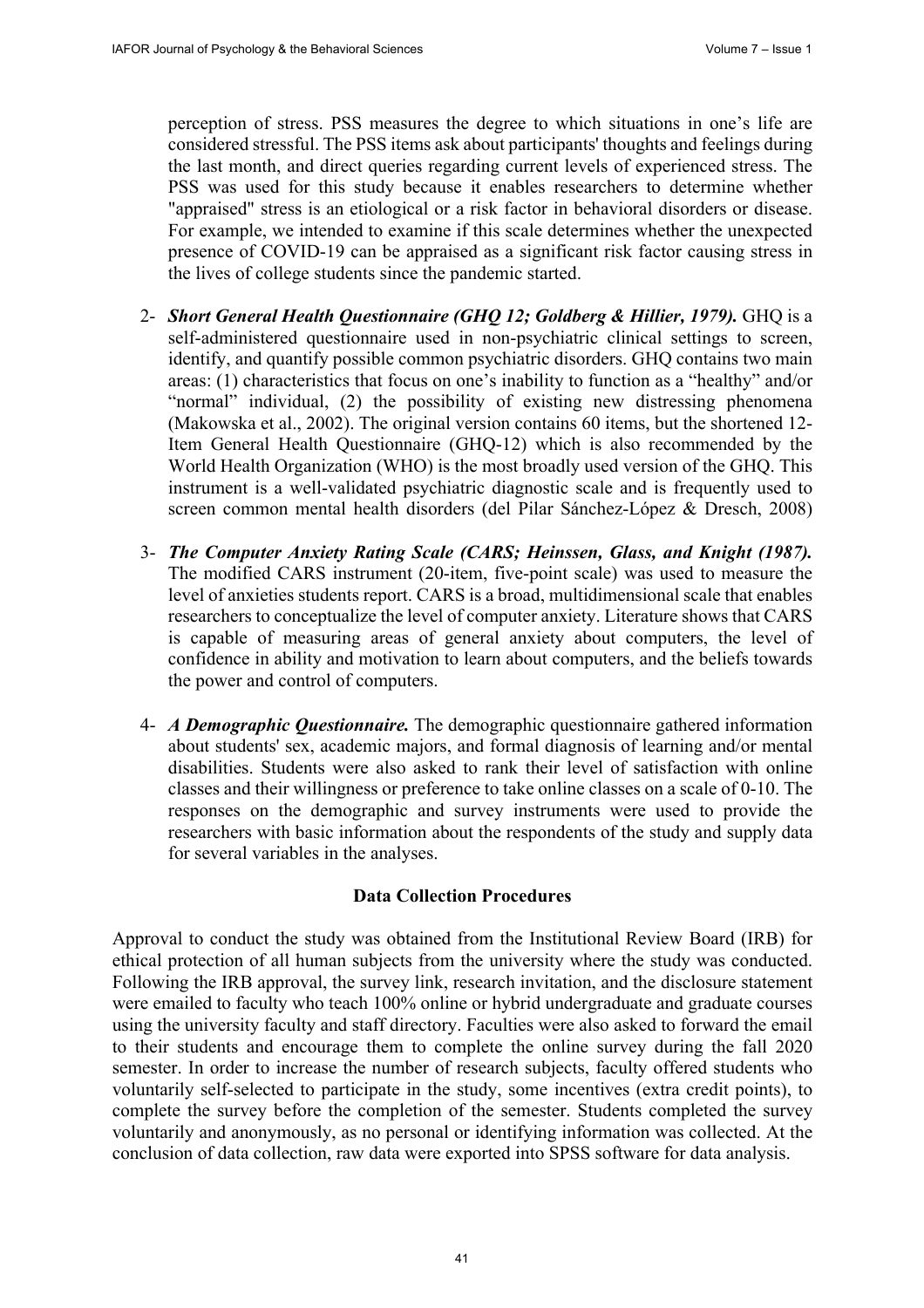#### **Data Analysis**

Descriptive statistics (simple percentages, means, and standard deviation) were calculated. Regression analysis was completed to assess the relationship between the independent variables and the dependent variables. Specifically, the regression analysis focused on examining the relationships among computer anxiety, perceived stress, demographic variables, and the respondent's overall current mental health in the era of COVID-19. Using ANOVA, the analysis was also focused on finding out differences in computer anxiety, perceived stress, and overall current mental health relative to undergraduate and graduate, college students, and their demographic characteristics.

#### **Results**

**RQ 1**. Is there a significant relationship between computer anxiety and general mental health and perceived stress among undergraduate and graduate online learners?

#### **Table 1**

*Descriptive Statistics and Correlations among Study Variables* (N=155)

| <b>Variable</b>          | <b>Mean</b> | <b>SD</b>    |        |             |   |
|--------------------------|-------------|--------------|--------|-------------|---|
|                          |             |              |        | $\mathbf 2$ | 3 |
| General Mental<br>Health | 28.5325     | 9.24480      |        |             |   |
| Perceived Stress         | 34.0390     | 4.36696      | .058   |             |   |
| <b>Computer Anxiety</b>  | 52.8182     | 19.2491<br>3 | .499** | $-.043$     |   |

 $*_{p}$  < .05,  $*_{p}$  < .01

The results show general mental health was significantly correlated with computer anxiety. This means that students that report poor general mental health are more likely to experience increased computer anxiety. However, perceived stress was not correlated with general mental health.

**RQ 2.** Do computer anxiety and perceived stress predict undergraduate and graduate online learners' overall current mental health in the era of COVID-19?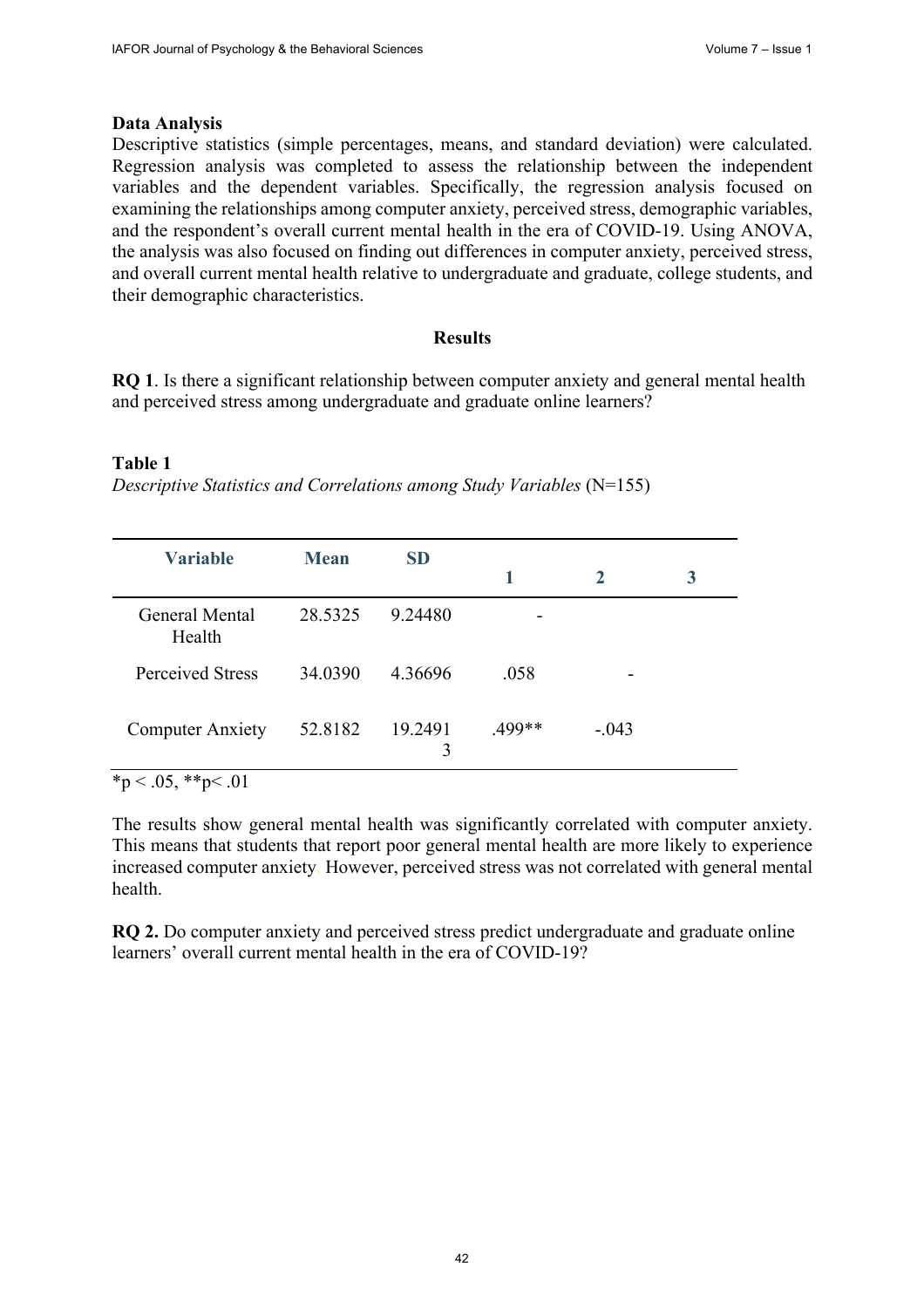| <b>ANOVA</b> | df             | SS       | <b>MS</b> | $\bm{F}$ | <b>Significance</b><br>$\mathbf F$ |
|--------------|----------------|----------|-----------|----------|------------------------------------|
| Regression   | $\overline{2}$ | 3655.958 | 1827.979  | 29.301   | .000                               |
| Residual     | 151            | 9420.380 | 62.387    |          |                                    |
| Total        | 153            | 13076.38 |           |          |                                    |

# **Table 2**

| Relationships Between Computer Anxiety, Perceived Stress, and General Health |  |  |
|------------------------------------------------------------------------------|--|--|
|                                                                              |  |  |

The results of the regression as shown in Table 2 indicated that taken as a set, the two predictors account for 28% of the variance in computer anxiety. The overall regression model was significant, F (2,151) = 29.30. p < 0.00, R<sup>2</sup> = .28. It was found that computer anxiety significantly predicted overall current mental health (β = .24, p < .05), as did perceived stress (β = .37, p < .05). Overall, the results seem to indicate that individuals or college students who experience computer anxiety and perceived stress are more likely to have poor overall physical and mental health.

**RQ 3.** Do demographic variables (sex, age, academic major, education level, and history of disability) predict computer anxiety?

| <b>ANOVA</b> | df  | SS        | <b>MS</b> | $\boldsymbol{F}$ | <b>Significance</b><br>K |
|--------------|-----|-----------|-----------|------------------|--------------------------|
| Regression   | 7   | 47305.858 | 6757.980  | 105.798          | .000                     |
| Residual     | 147 | 9389.780  | 63.876    |                  |                          |
| Total        | 154 | 56695.639 |           |                  |                          |

# **Table 3**

*Relationships Between Demographic Variables and Computer*

Table 3 above shows the results of the regression analysis which indicate that collectively, the seven (7) predictors account for 83.4% of the variance in computer anxiety. The overall regression model was significant, F (7,147) = 105.80. p < 0.00, R<sup>2</sup> = 8.83. It was found that age was not a significant predictor of computer anxiety ( $\beta = .07$ ,  $p$ ) and  $-0.05$ ). However, sex was a significant predictor ( $\beta$  = .16, p< .05), as did academic level ( $\beta$  = .50, p> .05). Academic discipline or major was not a significant predictor of computer anxiety ( $\beta = .05$ ,  $p > .05$ ). The results also show that chronic physical disabilities are a significant predictor of computer anxiety ( $\beta = 0.22$ , p> 0.05). Mental illness was also a significant predictor of computer anxiety  $(\beta = -.06, p> .05)$ . The presence of learning disabilities was not a significant predictor of computer anxiety ( $\beta = 0.03$ ,  $p > 0.05$ ). Overall, the results seem to indicate that individuals or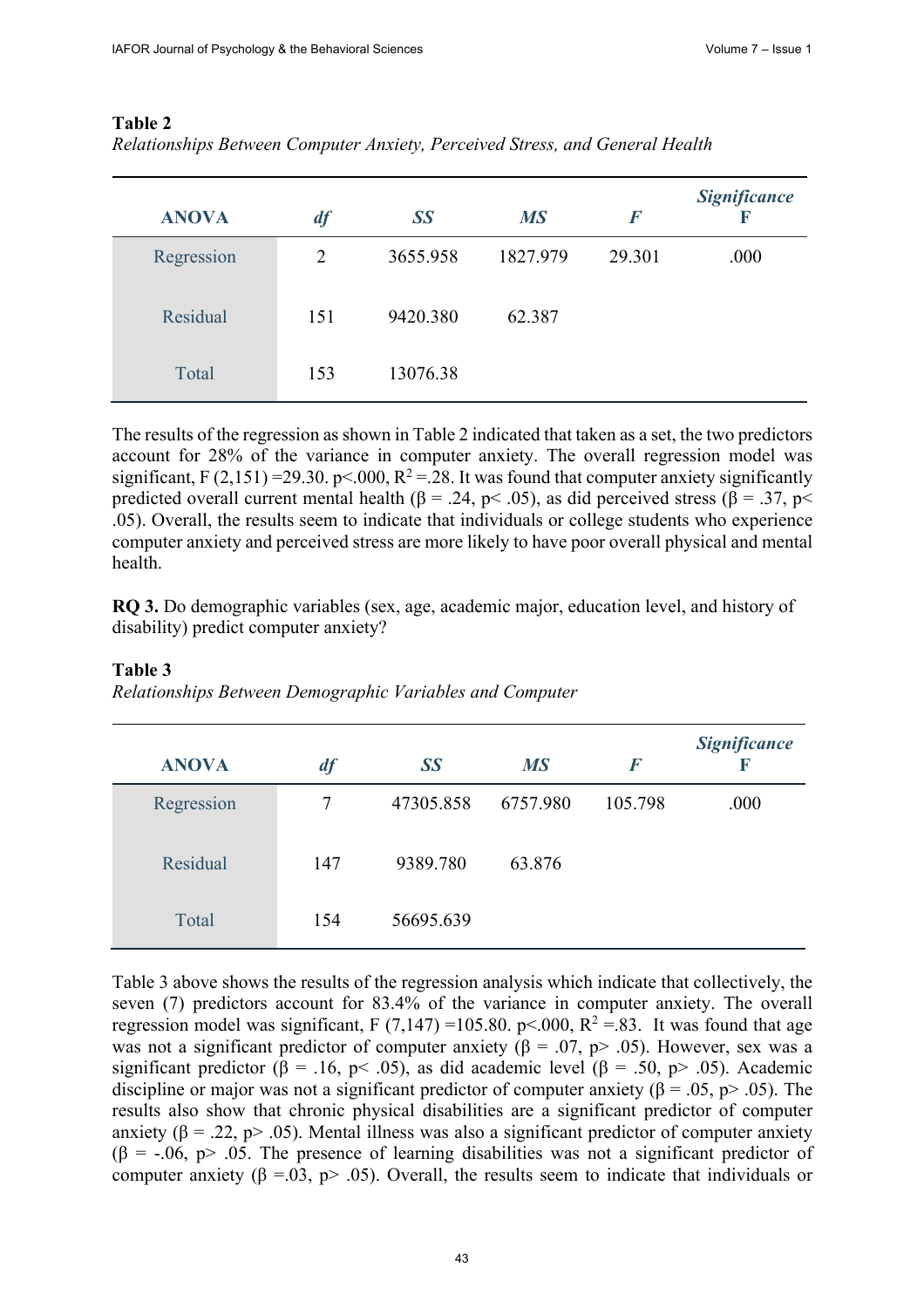college students who experience computer anxiety and perceived stress are more likely to have poor overall physical and mental health.

In order to further explore the relationships between each of the demographic variables and computer anxiety, we tested the hypothesis that was previously posted. The results indicate that females experienced less computer anxiety ( $M = 57.12$ ,  $SD = 7.12$ ) than males ( $M = 58.00$ , SD  $= 7.43$ ). Therefore, the null hypothesis was rejected. Consistent with the hypothesis, relative to age, the results indicated that the older learners (individuals within the age range of 40-50, as well as those that are above 50, had the highest level of computer anxiety (M=58.500, SD= 1.72), (M=40.50, SD=26.16), compared with other age groups: 18-28(M=57.34, SD=6.86), 29- 39 (M=57.88, SD=5.09).

With respect to educational levels, the results are consistent with the hypothesis. Specifically, the results showed that undergraduate learners had the highest mean (M=57.50, SD=6.50) compared to graduate learners (M=54.92, SD=11.65). Results also indicated that students with Test Anxiety (M= 61.66, SD=6.56) had higher computer anxiety compared with those with, Panic Disorder (M=60.14, SD=6.87), Post Traumatic Stress Disorder (M=58.33, SD=6.52), OCD (M=58.00, SD= 6.93), Bipolar Disorder (M=56.75, SD=5.91), Generalized Anxiety Disorder (GAD) ( $M=56.71$ , SD= 6.24), Depression ( $M=50.13$ , SD=18.06), and Social Phobia (M=48.71, SD=30.44). Lastly, the results also indicated that among the list of learning disabilities, ADHD had the highest score reported by the participants (M=69.00, SD=4.96). Other learning disabilities were reported as Dyslexia (M=62.00, SD=8.83), Dyscalculia (M=60.50, SD=3.53) ADD (M=56.78, SD=5.09), Nonverbal learning disabilities (M=55.75, SD=10.75), Dysgraphia (M=55.50, SD=.70) respectively.

#### **Discussion**

The purpose of this descriptive cross-sectional study was to investigate computer anxiety, mental health, and online learning in the era of COVID-19. We also examined the relationships among pre-existing mental health (e.g., learning disabilities, mental health disabilities) and computer anxiety and its overall impact on students' current mental health. Additionally, the study also examined the extent to which demographic variables (e.g., sex, age, academic level, and history of preexisting disabilities) are related to computer anxiety and the overall mental health of college students in the era of COVID-19. First, the results show that general mental health was significantly correlated with computer anxiety. This means that students that report poor general mental health are more likely to experience increased computer anxiety. Previous studies such as Beckers et al. (2007) and Maricutoiu (2014) also found that computer anxiety is clearly correlated with the tendency to experience, and report negative emotions such as fears, worries, and anxiety across many situations. This could be because when individuals are predisposed to anxiety and other mental health problems, the additional pressures from the necessity of using technology act as a tipping point, making them feel more insecure and overwhelmed.

Second, the results of the study show that computer anxiety and perceived stress do indeed predict undergraduate and graduate online learners' overall current mental health. This is consistent with the findings of Racic et al. (2017) that high levels of perceived stress predispose college students to anxiety and low quality of life. This is especially the case for undergraduate and graduate students who are first time users of online learning technology, in the current COVID-19 pandemic. As previously mentioned, the pressures from the necessity of using technology can be difficult for first-time undergraduate students or older graduate students,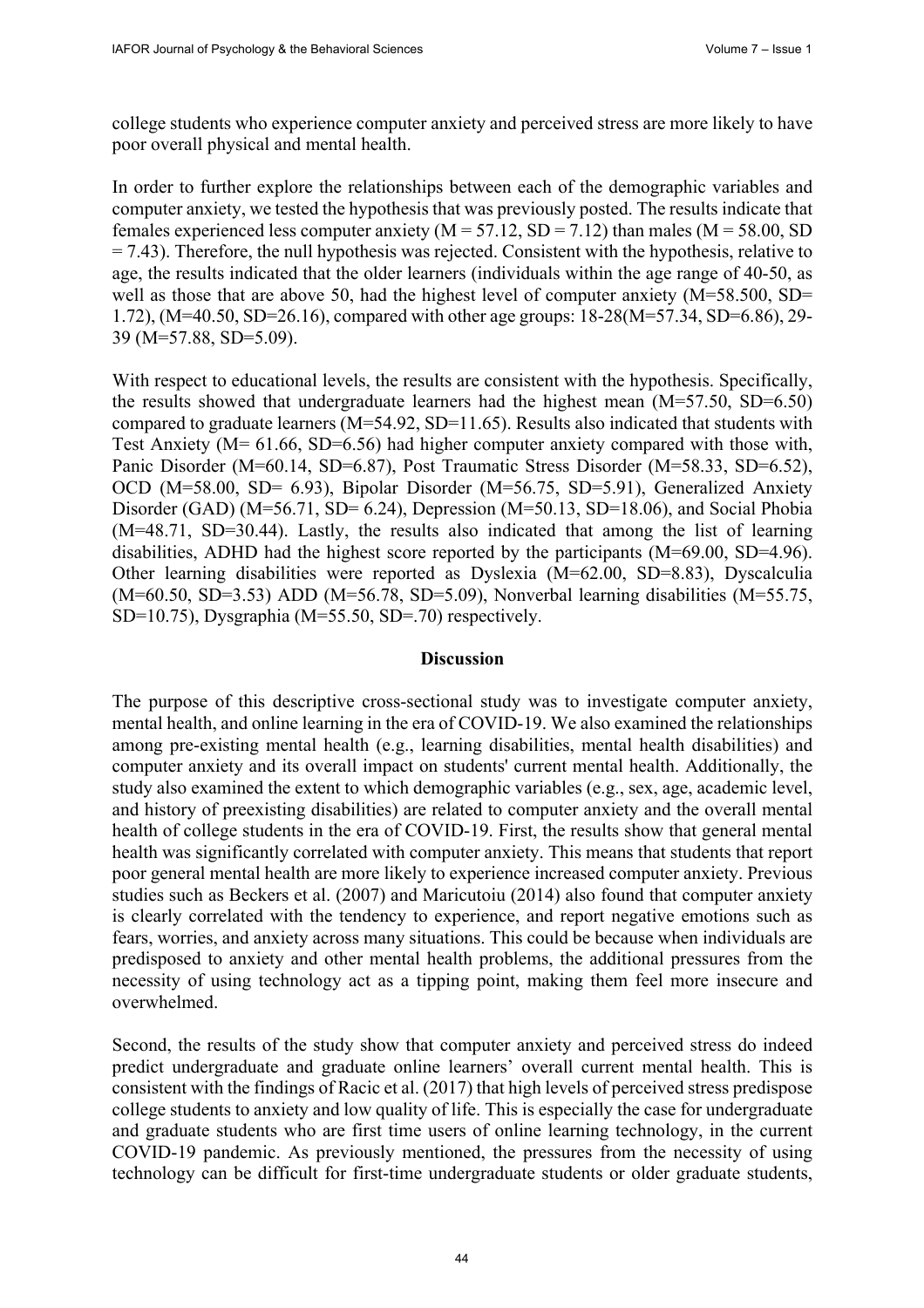who may not possess the necessary skills, or have not found the ability to balance the requirements of online learning and other demands.

Third, the results of the study showed that relative to sex, males reported a higher level of computer anxiety than female learners which is inconsistent with the findings of Sultan and Kanwal (2017), that female and older distance learners reported high computer anxiety and low self-efficacy. It could be that the context in which the current study was completed had a large number of female students that were more proficient in the use of computers, and online learning.

It is expected that if more colleges and or degree programs were surveyed, the number of males may have been greater. With respect to age, we also found that older learners had a higher level of computer anxiety compared to other age groups. This is consistent with the findings of Lee et al. (2019), and Sultan and Kanwal, (2017). This could be because older students tend to generally have less computer experience and tend to exhibit more resistance to using computers and other online learning technology (Chien, 2008). We also found that undergraduate learners had a higher level of computer anxiety, which is consistent with Peng et al., (2006). As mentioned earlier, undergraduate students are often unprepared for the high level of technology found in online instruction in colleges. Students would discover their skills are inadequate when it comes to getting information and completing the majority of their coursework online. In this era of the pandemic, many first-year students who are attending college for the first time and are compelled to complete their classes remotely and virtually, are likely to struggle with both the format and the delivery of classes.

Finally, we also found that students with learning disabilities and mental conditions reported higher scores in computer anxiety. This is consistent with the findings of previous scholars (Conti-Ramsden et al., 2010; Harrysson et al., 2004). The presence of a learning disability or mental health condition is likely to impact students' ability to remain focused, positive, and motivated to independently complete their coursework online using a computer. For many students with learning disabilities or mental health conditions, the symptoms, treatment, and self-management tend to be overwhelming, and constant, often impacting every aspect of daily living, including the ability to complete classes online.

#### **Implications for Mental Health Professionals, Faculty and University Administrators**

This study has significant implications for college administrators, faculty, and mental health professionals, especially those that work with students with learning disabilities or mental health challenges. First, an important factor for reducing computer anxiety and increasing students' overall mental health wellbeing in the current COVID-19 era might be improving the availability and quality of academic support areas of technical skills, study skills, and time management (Eleftheriades et al., 2020). To successfully achieve this, university administrators should work with faculty to ensure that professors cultivate learning environments that support students' well-being. Faculty may need to meet each student at their level of computer usage or competence and to provide the right type of online course delivery and support that can concurrently take students' challenges into consideration and improve their learning outcomes. Also, university administrators and faculty may need to create alternative formats for course delivery that may reduce the need for the constant use of computers and other online learning platforms to complete coursework. Additionally, administrators and leaders may need to develop policies that protect students who struggle with completing their coursework within the specified time frame due to their struggles with computer anxiety or mental health issues.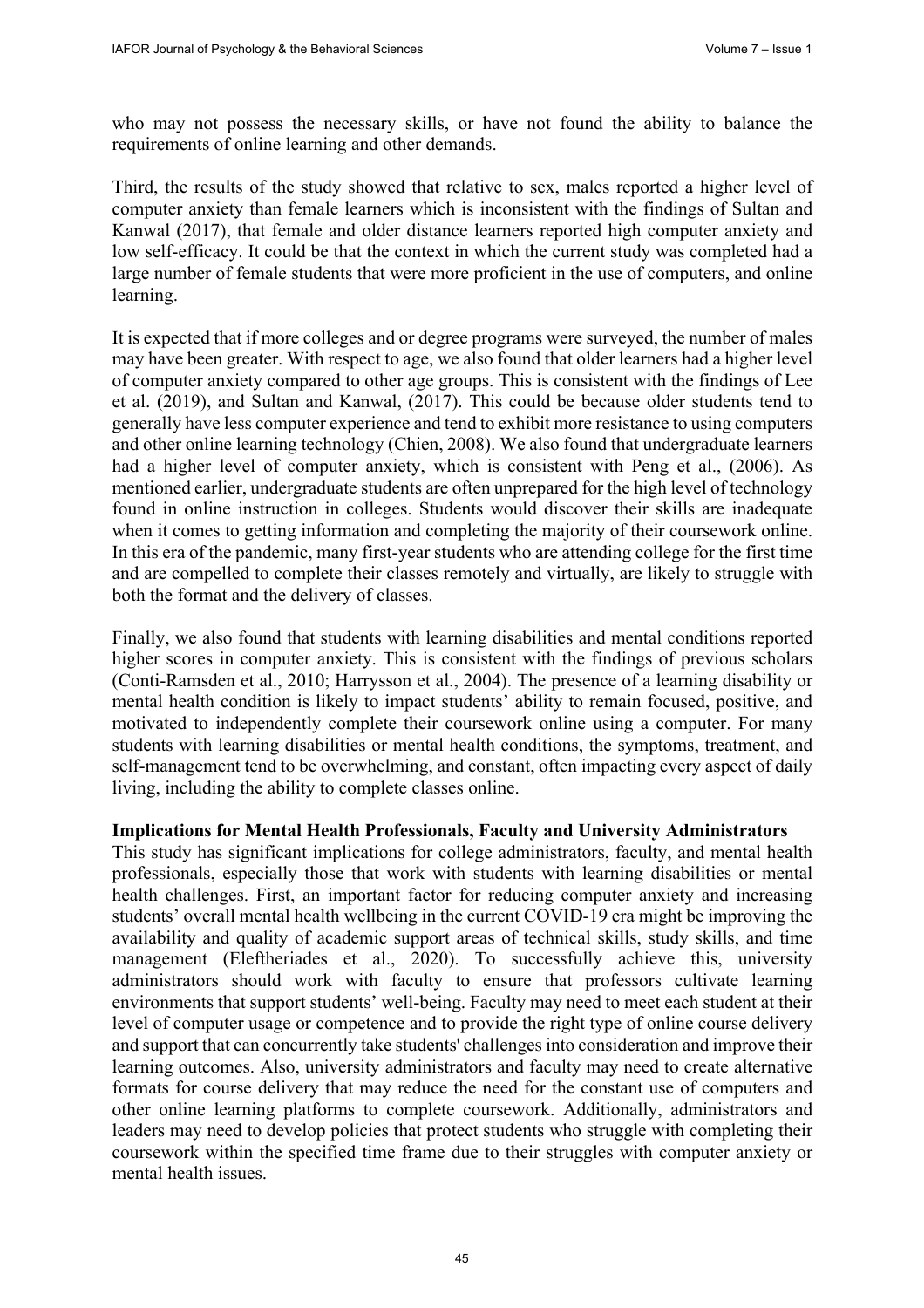Mental health professionals, especially those that work in higher education settings, also need to develop workshops, and programs that would enable students with mental health struggles to learn how to increase their help-seeking behavior. With the increase in online learning, more students with mental health problems including those with computer anxiety are less likely to fall through the cracks, since many are often reluctant to seek help or do not know how to commence the process. It may be necessary for mental health counselors working in university settings to provide self-help tools and support options that students can access on their own and use.

#### **Limitations and Future Recommendations**

It is essential to discuss the limitations that exert influence on the results of this study. The first limitation of this study was the sample size. Although we had met the minimum sample size requirement given medium effect size and alpha level.05 we were not able to fully study the complex interactions. That might be due to the nature of the sample, which was not balanced. For instance, of the 155 participants, the number of undergraduate students was 132, whereas there were only 14 graduate students. The same as gender, 23 males versus 123 females. To prevent these inequalities, it is recommended that a larger sample size be included in future similar studies to help with generalizations.

Another limitation was the nature of the method of recruitment. Although the invitation letter and the survey link were emailed to all faculty of the SIHP and they were asked to distribute those with their students during the Fall 2020 semester, the indirect nature of the data gathering through emails only, precluded regular follow-ups. Also, it is usually common to offer rewards in order to increase the research subjects and encourage them to complete a survey, in this case, extra credit opportunities to students. However, in this research, it was not possible to mandate faculty to incentivize their students for participation in the research.

Lastly, in this research, we only targeted students who were enrolled in the School of Health and Interdisciplinary professionals during a specific period in a specific university in a particular region. It is expected that a different set of findings will be achieved if data was gathered from students of

different disciplines or in a different region. Therefore, more cross-cultural studies are recommended to investigate the student's perceptions of online learning.

#### **Conclusion**

The impact of COVID-19 on the mental health of college students will be felt both in the immediate and in the future. For students that struggle with additional mental health challenges, including computer anxiety, these challenges may impact students' ability to successfully learn in the present times as well as in the future. As more colleges and universities fully embrace online learning in the era of COVID-19, there is a need for stakeholders to understand the nature of the challenges and measures that can be put in place to address them to improve these learning outcomes and experiences of this population of college students. These measures should be comprehensive, individualized, and should transcend beyond addressing the needs of this population in the current period, as well as in the future. Nowadays, students in higher education are learning online in greater numbers than ever in the past, therefore, instructors would need to possess higher technical (compute or internet) skills and competencies than the basics. Associatively, higher education faculty need to be fully prepared to use pedagogical approaches that guarantee both student's well-being and effective online learning.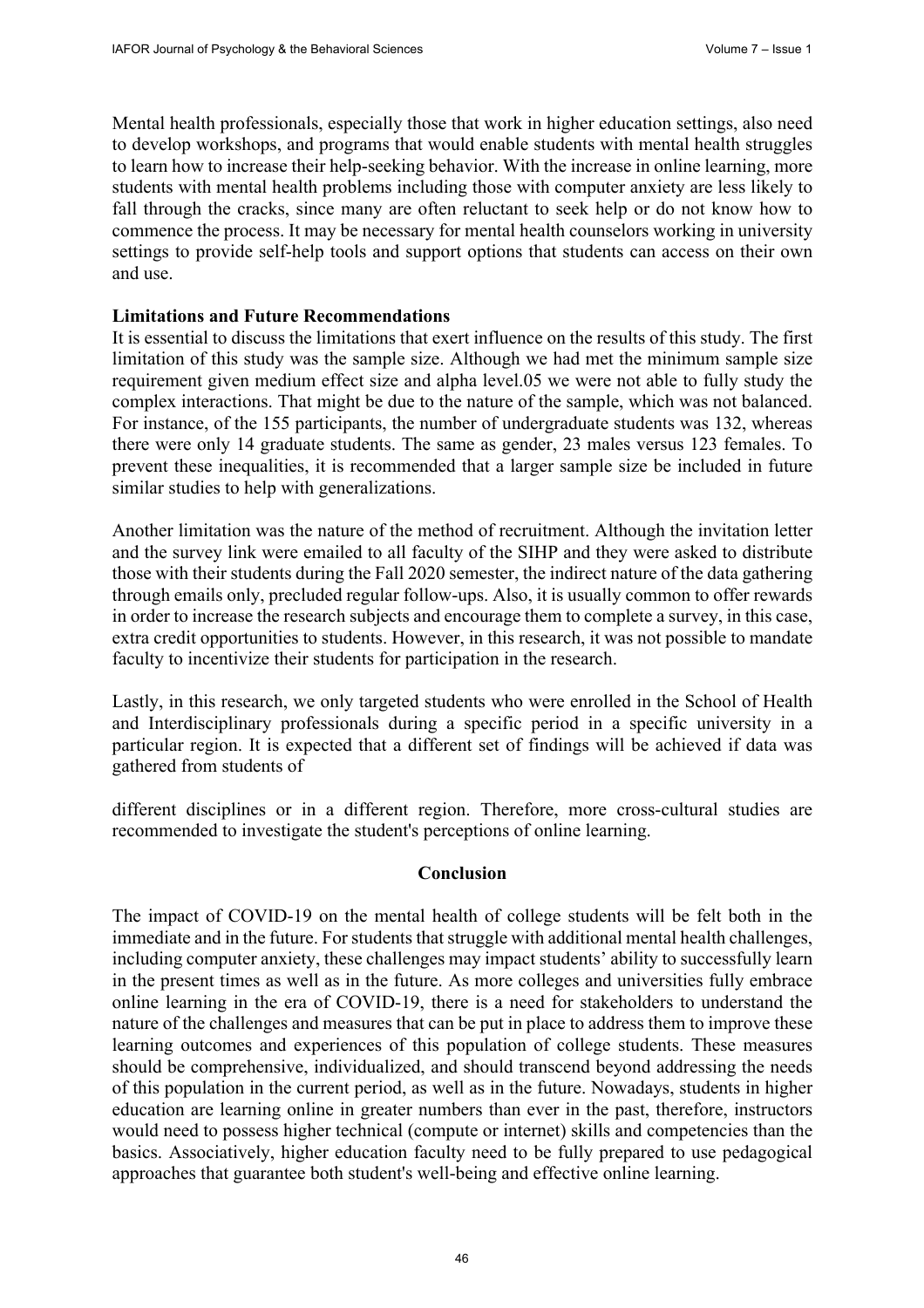# **References**

- Abdous, M. H. (2019). Influence of satisfaction and preparedness on online students' feelings of anxiety. *The Internet and Higher Education*, *41*, 34–44. <https://doi.org/10.1016/j.iheduc.2019.01.001>
- American College Heath Association (2018). *National College Health Assessments report*. [https://www.acha.org/documents/ncha/NCHAII\\_Spring\\_2018\\_Undergraduate\\_Ref](https://www.acha.org/documents/ncha/NCHAII_Spring_2018_Undergraduate_Ref) erence\_Group\_Data\_Report.pdf
- American College Heath Association (2015). *National College Health Assessments report*. [https://www.acha.org/documents/ncha/NCHAII\\_WEB\\_SPRING\\_2015\\_REFEREN](https://www.acha.org/documents/ncha/NCHAII_WEB_SPRING_2015_REFEREN) CE\_GROUP\_EXECUTIVE\_SUMMARY.pdf
- Avella, J. T., Kebritchi, M., Nunn, S. G., & Kanai, T. (2016). Learning analytics methods, benefits, and challenges in higher education: A systematic literature review. *Online Learning*, *20*(2), 13–29. <https://doi.org/10.24059/olj.v20i2.790>
- Beckers, J. J., Wicherts, J. M., & Schmidt, H. G. (2007). Computer anxiety: "Trait" or "state"? *Computers in Human Behavior*, *23*(6), 2851–2862. <https://doi.org/10.1016/j.chb.2006.06.001>
- Cazan, A. M., Cocoradă, E., & Maican, C. I. (2016). Computer anxiety and attitudes towards the computer and the internet with Romanian high-school and university students. *Computers in Human Behavior*, *55*, 258–267. <https://doi.org/10.1016/j.chb.2015.09.001>
- Center for Disease Control (2020). COVID 19. Retrieved from <https://www.cdc.gov/coronavirus/2019-ncov/index.html>
- Conti-Ramsden, G., Durkin, K., & Walker, A. J. (2010). Computer anxiety: A comparison of adolescents with and without a history of specific language impairment (SLI). *Computers & Education*, *54*(1), 136–145. <https://doi.org/10.1016/j.compedu.2009.07.015>
- Chien, T. C. (2008). Factors Influencing Computer Anxiety and Its Impact on E-Learning Effectiveness: A Review of Literature. *Online Submission*. <https://eric.ed.gov/?id=ED501623>
- Cohen, S., Kamarck, T., & Mermelstein, R. (1983). A global measure of perceived stress. *Journal of Health and Social Behavior*, 385–396. <https://doi.org/10.1037/t02889-000>
- Chua, S. L., Chen, D. T., & Wong, A. F. (1999). Computer anxiety and its correlates: a metaanalysis. *Computers in Human Behavior*, *15*(5), 609–623. [https://doi.org/10.1016/S0747-5632\(99](https://doi.org/10.1016/S0747-5632))00039-4
- del Pilar Sánchez-López, M., & Dresch, V. (2008). The 12-Item General Health Questionnaire (GHQ-12): reliability, external validity, and factor structure in the Spanish population. *Psicothema*, *20*(4), 839–843.
- Eleftheriades, R., Fiala, C., & Pasic, M. D. (2020). The challenges and mental health issues of academic trainees. *F1000Research*, *9*. <https://doi.org/10.12688/f1000research.21066.1>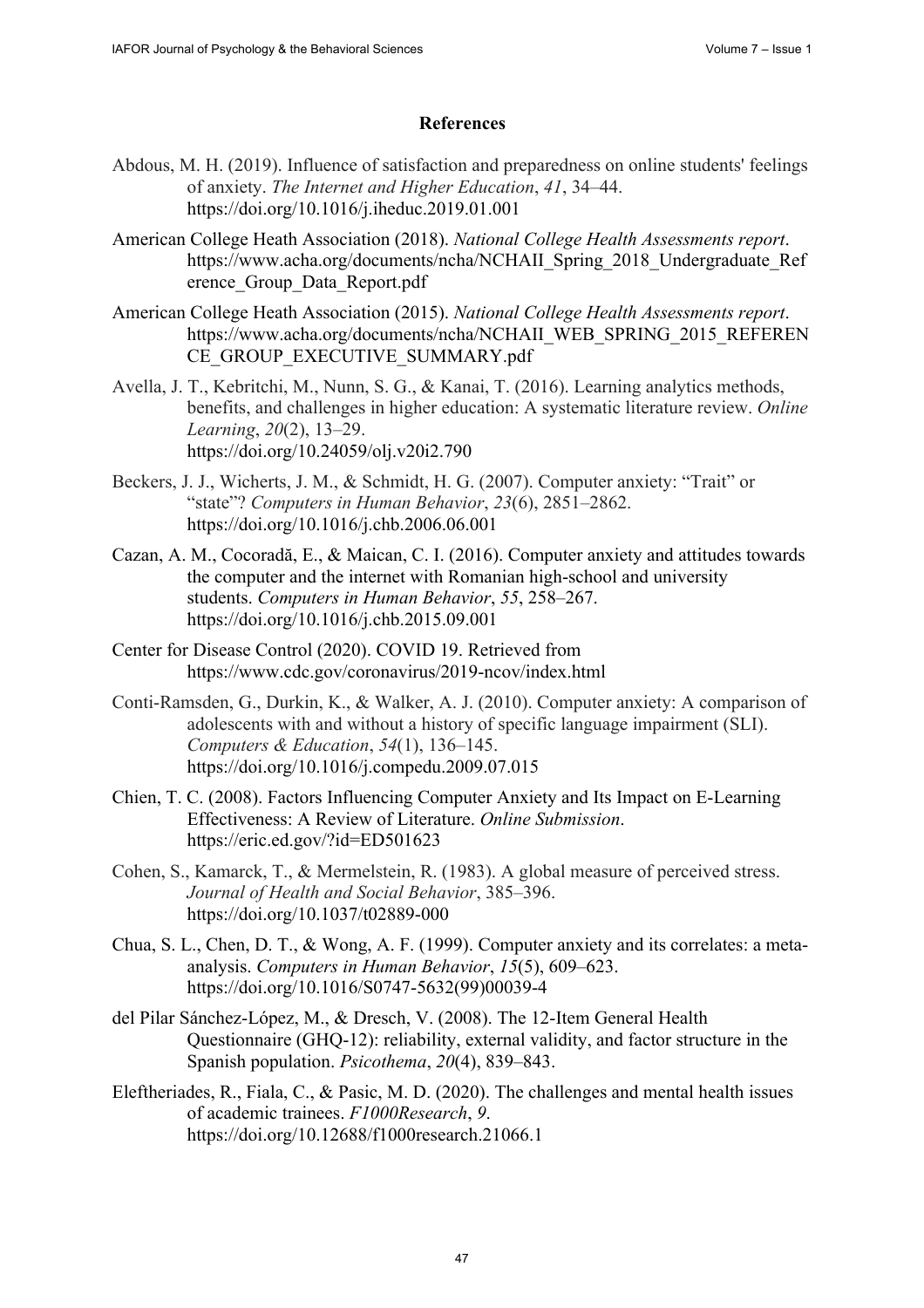- Eysenck, M. W., Derakshan, N., Santos, R., & Calvo, M. G. (2007). Anxiety and cognitive performance: attentional control theory. *Emotion*, *7*(2), 336. <https://doi.org/10.1037/1528-3542.7.2.336>
- Harrysson, B., Svensk, A., & Johansson, G. I. (2004). How people with developmental disabilities navigate the Internet. *British Journal of Special Education*, *31*(3), 138– 142. <https://doi.org/10.1111/j.0952-3383.2004.00344.x>
- Heinssen Jr, R. K., Glass, C. R., & Knight, L. A. (1987). Assessing computer anxiety: Development and validation of the computer anxiety rating scale. *Computers in human behavior*, *3*(1), 49–59. <https://doi.org/10.1037/t05812-000>
- John Hopkins University of Medicine (2020). Corona Virus Resource Center. Retrieved from <https://coronavirus.jhu.edu/>
- Lazarevic, B., & Bentz, D. (2020). Student Perception of Stress in Online and Face-to-Face Learning: The Exploration of Stress Determinants. *American Journal of Distance Education*, 1–14. <https://doi.org/10.1080/08923647.2020.1748491>
- Lee, J., Kim, E., & Wachholtz, A. (2016). The effect of perceived stress on life satisfaction: The mediating effect of self-efficacy. *Ch'ongsonyonhak yongu*, *23*(10), 29. <https://doi.org/10.21509/KJYS.2016.10.23.10.29>
- Lee, C. C., Czaja, S. J., Moxley, J. H., Sharit, J., Boot, W. R., Charness, N., & Rogers, W. A. (2019). Attitudes toward computers across adulthood from 1994 to 2013. *The Gerontologist*, *59*(1), 22–33. <https://doi.org/10.1093/geront/gny081>
- Makowska, Z., Merecz, D., Moscicka, A., & Kolasa, W. (2002). The validity of general health questionnaires, GHQ-12 and GHQ-28, in mental health studies of working people. *International journal of occupational medicine and environmental health*, *15*(4), 353–362.
- Mamo, J., Buttigieg, R., Vassallo, D., & Azzopardi, L. (2012). Psychological stress amongst Maltese undergraduate medical students. *International Journal of Collaborative Research on Internal Medicine & Public Health*, *4*(5).
- Maricutoiu, L. P. (2014). A meta-analysis on the antecedents and consequences of computer anxiety. *Procedia-Social and Behavioral Sciences*, *127*, 311–315. <https://doi.org/10.1016/j.sbspro.2014.03.262>
- Moylan, S., Maes, M., Wray, N. R., & Berk, M. (2013). The neuroprogressive nature of major depressive disorder: pathways to disease evolution and resistance, and therapeutic implications. *Molecular Psychiatry*, *18*(5), 595–606. <https://doi.org/10.1038/mp.2012.33>
- Paechter, M., Macher, D., Martskvishvili, K., Wimmer, S., & Papousek, I. (2017). Mathematics anxiety and statistics anxiety. Shared but also unshared components and antagonistic contributions to performance in statistics. *Frontiers in Psychology*, *8*, 1196. <https://doi.org/10.3389/fpsyg.2017.01196>
- Peng, H., Tsai, C. C., & Wu, Y. T. (2006). University students' self‐efficacy and their attitudes toward the Internet: the role of students' perceptions of the Internet. *Educational studies*, *32*(1), 73–86. <https://doi.org/10.1080/03055690500416025>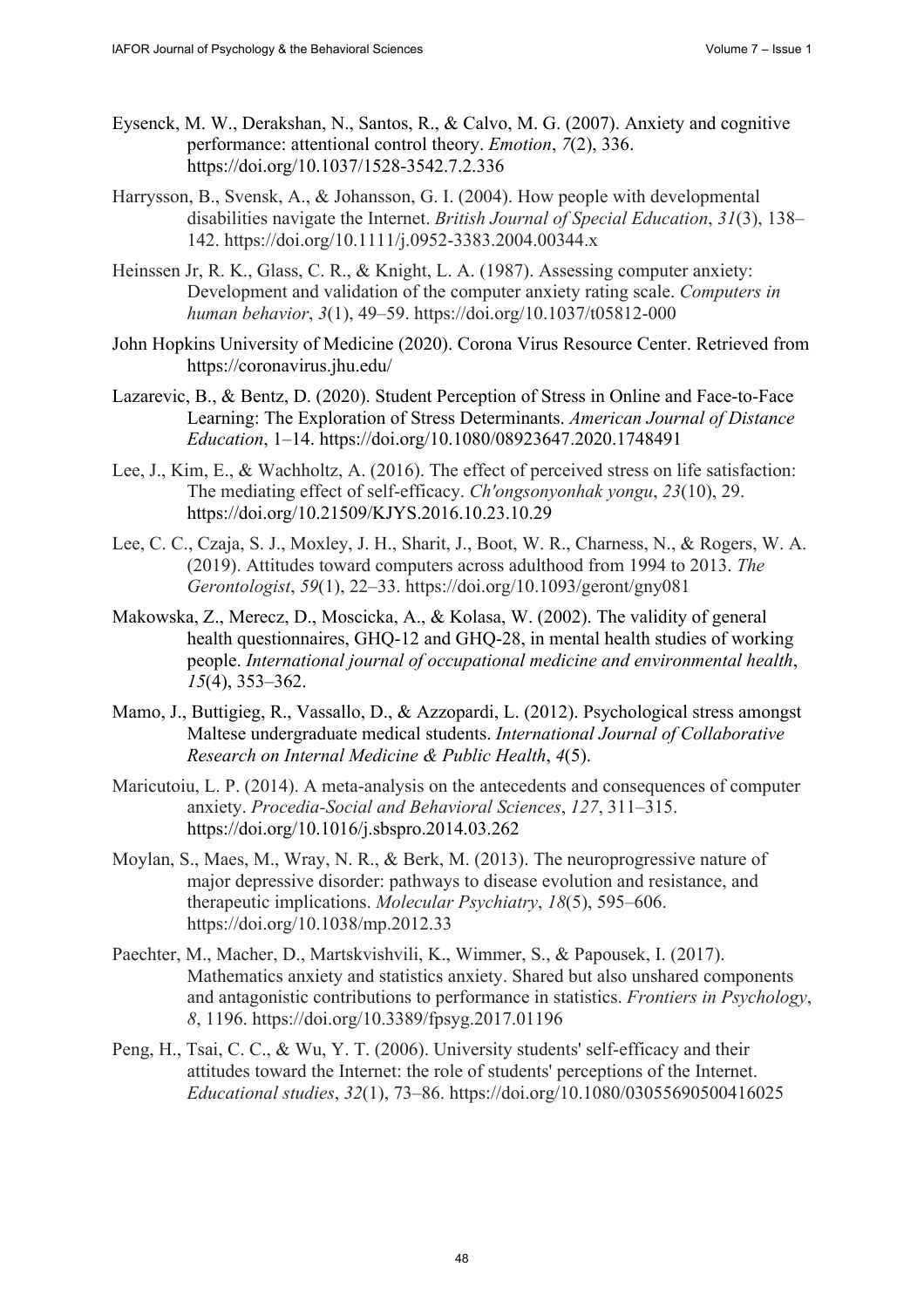- Pew Research Center (2020). Americans are divided on whether colleges that brought students back to campus made the right decision. Retrieved from [https://www.pewresearch.org/fact-tank/2020/10/26/americans-are-divided-on](https://www.pewresearch.org/fact-tank/2020/10/26/americans-are-divided-on-whether-colleges-that-brought-students-back-to-campus-made-the-right-decision/)[whether-colleges-that-brought-students-back-to-campus-made-the-right-decision/](https://www.pewresearch.org/fact-tank/2020/10/26/americans-are-divided-on-whether-colleges-that-brought-students-back-to-campus-made-the-right-decision/)
- Racic, M., Todorovic, R., Ivkovic, N., Masic, S., Joksimovic, B., & Kulic, M. (2017). Selfperceived stress in relation to anxiety, depression and health-related quality of life among health professions students: A cross-sectional study from Bosnia and Herzegovina. *Slovenian Journal of Public Health*, *56*(4), 251–259. <https://doi.org/10.1515/sjph-2017-0034>
- Ribeiro, I. J., Pereira, R., Freire, I. V., de Oliveira, B. G., Casotti, C. A., & Boery, E. N. (2018). Stress and quality of life among university students: A systematic literature review. *Health Professions Education*, *4*(2), 70–77. <https://doi.org/10.1016/j.hpe.2017.03.002>
- Robles, Z., Garey, L., Hogan, J., Bakhshaie, J., Schmidt, N. B., & Zvolensky, M. J. (2016). Examining an underlying mechanism between perceived stress and smoking cessation-related outcomes. *Addictive Behaviors*, *58*, 149–154. <https://doi.org/10.1016/j.addbeh.2016.02.022>
- Saadé, R. G., & Kira, D. (2009). Computer anxiety in e-learning: The effect of computer selfefficacy. *Journal of Information Technology Education: Research*, *8*(1), 177–191.
- Sarason, I. G. (1988). Anxiety, self-preoccupation, and attention. *Anxiety Research*, *1*(1), 3– 7.<https://doi.org/10.1080/10615808808248215>
- Schwabe, L., Joëls, M., Roozendaal, B., Wolf, O. T., & Oitzl, M. S. (2012). Stress effects on memory: an update and integration. *Neuroscience & Biobehavioral Reviews*, *36*(7), 1740–1749.<https://doi.org/10.1016/j.neubiorev.2011.07.002>
- Simon-Kutscher, K., Wanke, N., Hiller, C., & Schwabe, L. (2019). Fear without context: acute stress modulates the balance of cue-dependent and contextual fear learning. *Psychological Science*, *30*(8), 1123–1135. <https://doi.org/10.1177/0956797619852027>
- Stiller, K. D., & Köster, A. (2016). Learner attrition in an advanced vocational online training: the role of computer attitude, computer anxiety, and online learning experience. *European Journal of Open, Distance and E-Learning*, *19*(2), 1–14. <https://doi.org/10.1515/eurodl-2016-0004>
- Spielberger, C. D., & Vagg, P. R. (Eds.). (1995). *Test anxiety: Theory, assessment, and treatment*. Taylor & Francis.
- Smyth, J. D., Dillman, D. A., Christian, L. M., & McBride, M. (2009). Open-ended questions in web surveys: Can increasing the size of answer boxes and providing extra verbal instructions improve response quality? *Public Opinion Quarterly*, *73*(2), 325–337. <https://doi.org/10.1093/poq/nfp029>
- Steelman, K. S., & Tislar, K. L. (2019, July). Measurement of Tech Anxiety in Older and Younger Adults. In *International Conference on Human-Computer Interaction* (pp. 520–527). Springer, Cham.
- Sultan, S., & Kanwal, F. (2017). Personal Attributes Contributing to Computer Anxiety and Computer Self-Efficacy among Distance Learners. *Bulletin of Education and Research*, *39*(1), 33–44.